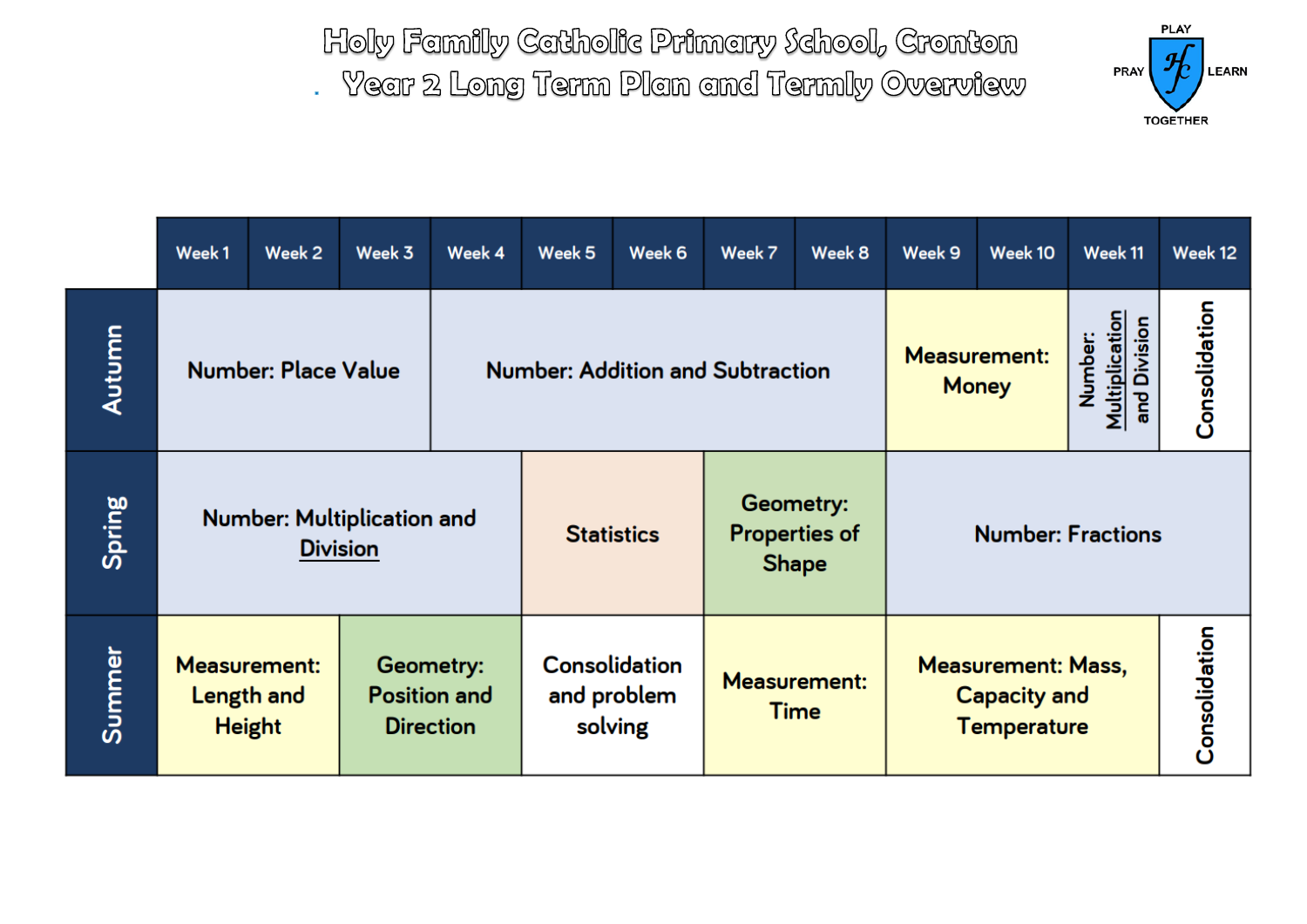

| <b>Year 2 - Autumn Term</b>                                                                                                                                                                                                                                                                                                                                                                                                                                                                                 |                                                                                                                                                                                                                                                                                                                                                                                                                                                                                                                                                                                                                                                                           |                                                                                                                                                                                                                                                                                                                                                       |                                                                                                                                                                                                                                                                                                                                                                                                                                                                                                                                                                                                                                                                                                                 |  |  |  |
|-------------------------------------------------------------------------------------------------------------------------------------------------------------------------------------------------------------------------------------------------------------------------------------------------------------------------------------------------------------------------------------------------------------------------------------------------------------------------------------------------------------|---------------------------------------------------------------------------------------------------------------------------------------------------------------------------------------------------------------------------------------------------------------------------------------------------------------------------------------------------------------------------------------------------------------------------------------------------------------------------------------------------------------------------------------------------------------------------------------------------------------------------------------------------------------------------|-------------------------------------------------------------------------------------------------------------------------------------------------------------------------------------------------------------------------------------------------------------------------------------------------------------------------------------------------------|-----------------------------------------------------------------------------------------------------------------------------------------------------------------------------------------------------------------------------------------------------------------------------------------------------------------------------------------------------------------------------------------------------------------------------------------------------------------------------------------------------------------------------------------------------------------------------------------------------------------------------------------------------------------------------------------------------------------|--|--|--|
| <b>Number: Place Value</b>                                                                                                                                                                                                                                                                                                                                                                                                                                                                                  | <b>Number: Addition and</b><br><b>Subtraction</b>                                                                                                                                                                                                                                                                                                                                                                                                                                                                                                                                                                                                                         | <b>Measurement: Money</b>                                                                                                                                                                                                                                                                                                                             | <b>Number: Multiplication and</b><br><b>Division</b>                                                                                                                                                                                                                                                                                                                                                                                                                                                                                                                                                                                                                                                            |  |  |  |
| Read and write numbers to at<br>least 100 in numerals and in<br>words<br>Recognise the place value of<br>each digit in a two digit number<br>(tens, ones)<br>Identify, represent and estimate<br>numbers using different<br>representations including the<br>number line<br>Compare and order numbers from<br>up to 100; use $\lt$ > and = signs<br>Use place value and number facts<br>to solve problems<br>Count in steps of 2, 3 and 5 from<br>0, and in tens from any number,<br>forwards and backwards | Recall and use addition and<br>subtraction facts to 20 fluently,<br>and derive and use related facts<br>up to $100$<br>Add and subtract numbers using<br>concrete objects, pictorial<br>representations, and mentally,<br>including: a two-digit number and<br>ones; a two-digit number and<br>tens; two two-digit numbers;<br>adding three one-digit numbers.<br>Show that addition of two<br>numbers can be done in any<br>order (commutative) and<br>subtraction of one number from<br>another cannot<br>Recognise and use the inverse<br>relationship between addition and<br>subtraction and use this to check<br>calculations and solve missing<br>number problems. | Recognise and use symbols for<br>pounds $(E)$ and pence $(p)$ ;<br>combine amounts to make a<br>particular value<br>Find different combinations of<br>coins that equal the same<br>amounts of money<br>Solve simple problems in a<br>practical context involving addition<br>and subtraction of money of the<br>same unit, including giving<br>change | Recall and use multiplication and<br>division facts for the 2, 5 and 10<br>multiplication tables, including<br>recognising odd and even<br>numbers<br>Calculate mathematical<br>statements for multiplication and<br>division within the multiplication<br>tables and write them using the<br>multiplication $(x)$ , division $(+)$ and<br>equals $(=)$ signs<br>solve problems involving<br>multiplication and division, using<br>materials, arrays, repeated<br>addition, mental methods, and<br>multiplication and division facts,<br>including problems in contexts<br>Show that multiplication of two<br>numbers can be done in any<br>order (commutative) and division<br>of one number by another cannot |  |  |  |
|                                                                                                                                                                                                                                                                                                                                                                                                                                                                                                             |                                                                                                                                                                                                                                                                                                                                                                                                                                                                                                                                                                                                                                                                           |                                                                                                                                                                                                                                                                                                                                                       |                                                                                                                                                                                                                                                                                                                                                                                                                                                                                                                                                                                                                                                                                                                 |  |  |  |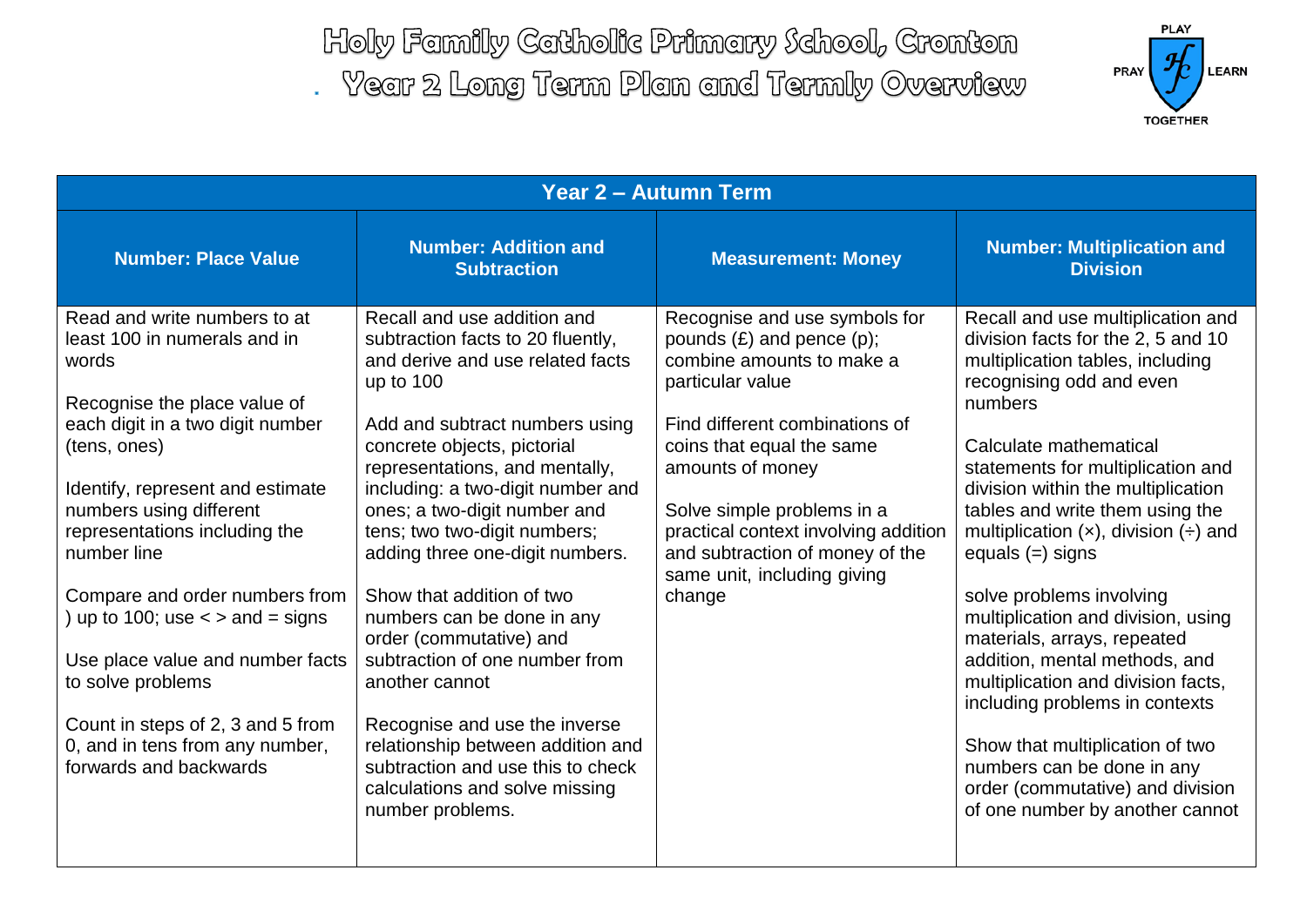

| <b>Year 2 - Spring Term</b>                                                                                                                                                                                                                                                                                                                                                                                                                                                                                                                                                                                                                                                                                                            |                                                                                                                                                                                                                                                                                                                               |                                                                                                                                                                                                                                                                                                                                                                                                                                                                   |                                                                                                                                                                                                                                                                                |  |  |  |
|----------------------------------------------------------------------------------------------------------------------------------------------------------------------------------------------------------------------------------------------------------------------------------------------------------------------------------------------------------------------------------------------------------------------------------------------------------------------------------------------------------------------------------------------------------------------------------------------------------------------------------------------------------------------------------------------------------------------------------------|-------------------------------------------------------------------------------------------------------------------------------------------------------------------------------------------------------------------------------------------------------------------------------------------------------------------------------|-------------------------------------------------------------------------------------------------------------------------------------------------------------------------------------------------------------------------------------------------------------------------------------------------------------------------------------------------------------------------------------------------------------------------------------------------------------------|--------------------------------------------------------------------------------------------------------------------------------------------------------------------------------------------------------------------------------------------------------------------------------|--|--|--|
| <b>Number: Multiplication</b><br>and Division                                                                                                                                                                                                                                                                                                                                                                                                                                                                                                                                                                                                                                                                                          | <b>Statistics</b>                                                                                                                                                                                                                                                                                                             | <b>Geometry: Properties of</b><br><b>Shape</b>                                                                                                                                                                                                                                                                                                                                                                                                                    | <b>Number: Fractions</b>                                                                                                                                                                                                                                                       |  |  |  |
| Recall and use multiplication<br>and division facts for the 2, 5<br>and 10 multiplication tables,<br>including recognising odd<br>and even numbers<br>Calculate mathematical<br>statements for multiplication<br>and division within the<br>multiplication tables and write<br>them using the multiplication<br>$(x)$ , division $\left(\div\right)$ and equals<br>$(=)$ signs<br>solve problems involving<br>multiplication and division,<br>using materials, arrays,<br>repeated addition, mental<br>methods, and multiplication<br>and division facts, including<br>problems in contexts<br>Show that multiplication of<br>two numbers can be done in<br>any order (commutative) and<br>division of one number by<br>another cannot | Interpret and construct<br>simple pictograms, tally<br>charts, block diagrams and<br>simple tables<br>Ask and answer simple<br>questions by counting the<br>number of objects in each<br>category and sorting the<br>categories by quantity<br>Ask and answer questions<br>about totalling and<br>comparing categorical data. | Identify and describe the<br>properties of 2-D shapes,<br>including the number of sides<br>and line symmetry in a<br>vertical line<br>Identify and describe the<br>properties of 3-D shapes,<br>including the number of<br>edges, vertices and faces<br>Identify 2-D shapes on the<br>surface of 3-D shapes, [for<br>example, a circle on a<br>cylinder and a triangle on a<br>pyramid]<br>Compare and sort common<br>2-D and 3-D shapes and<br>everyday objects. | Recognise, find, name and<br>write fractions $\frac{1}{2}$ , 1/3, $\frac{1}{4}$ and<br>3⁄4 of a length, shape, set of<br>objects or quantity<br>Write simple fractions for<br>example, $\frac{1}{2}$ of 6 = 3 and<br>recognise the equivalence of<br>$2/4$ and $\frac{1}{2}$ . |  |  |  |